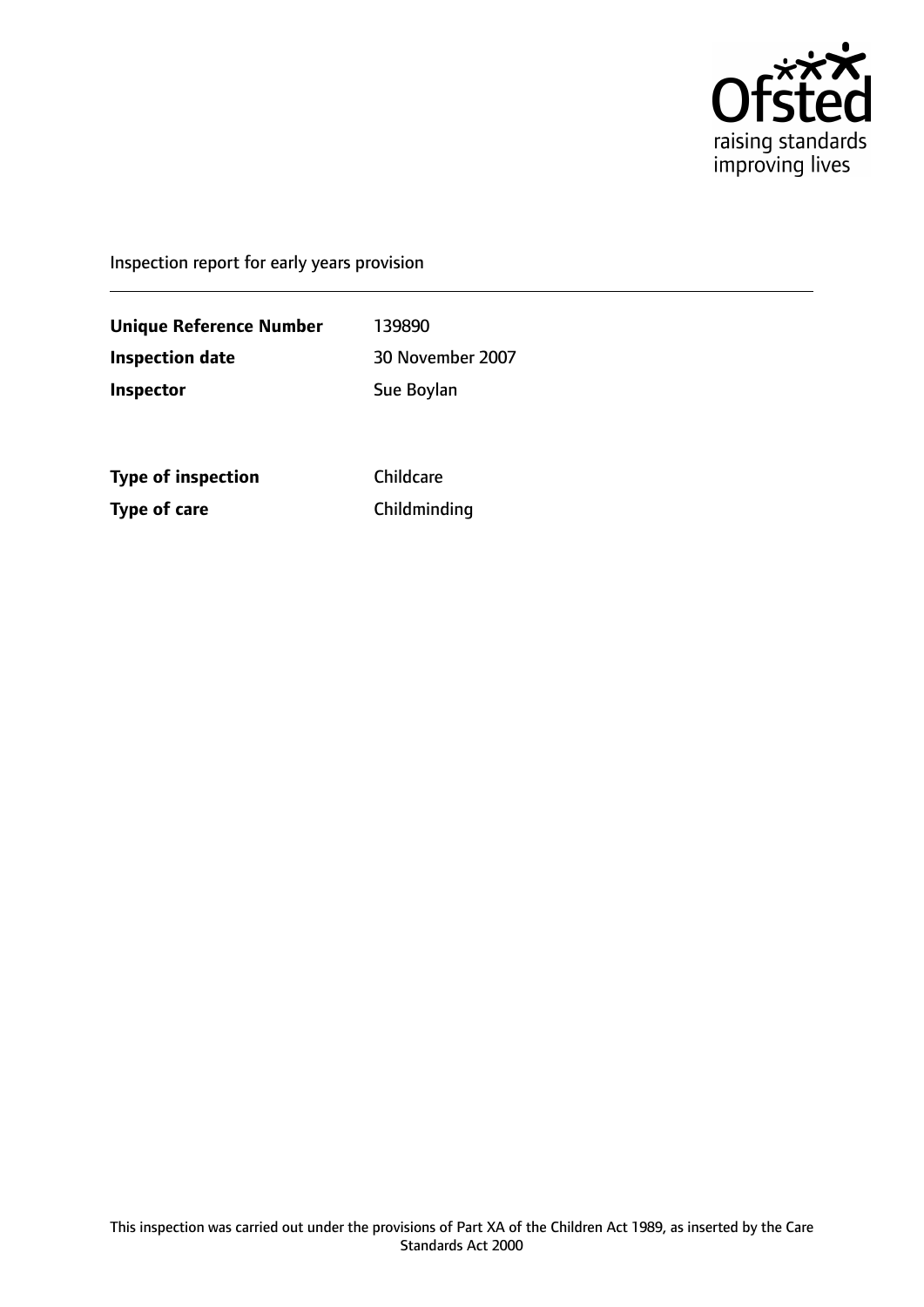### **ABOUT THIS INSPECTION**

The purpose of this inspection is to assure government, parents and the public of the quality of childcare and, if applicable, of nursery education. The inspection was carried out under Part XA Children Act 1989 asintroduced by the Care Standards Act 2000 and, where nursery education is provided, under Schedule 26 of the School Standards and Framework Act 1998.

This report details the main strengths and any areas for improvement identified during the inspection. The judgements included in the report are made in relation to the outcomes for children set out in the Children Act 2004; the National Standards for under 8s day care and childminding; and, where nursery education is provided, the *Curriculum guidance for the foundation stage.*

The report includes information on any complaints about the childcare provision which Ofsted has received since the last inspection or registration or 1 April 2004 whichever is the later.

## **The key inspection judgements and what they mean**

*Outstanding: this aspect of the provision is of exceptionally high quality Good: this aspect of the provision is strong Satisfactory: this aspect of the provision is sound Inadequate: this aspect of the provision is not good enough*

For more information about early years inspections, please see the booklet *Are you ready for your inspection?* which is available from Ofsted's website: *www.ofsted.gov.uk.*

# **THE QUALITY AND STANDARDS OF THE CARE**

On the basis of the evidence collected on this inspection:

The quality and standards of the care are good. The registered person meets the National Standards for under 8s day care and childminding.

### **WHAT SORT OF SETTING IS IT?**

The childminder was registered in 1985. She lives with her two adult children in the London borough of Sutton. All areas of the ground floor are used for childminding and there is a fully enclosed garden available for outside play. The childminder walks to the local school to take and collect children, she goes to the library.

The childminder is registered to care for six children at any one time and is currently minding five children under eight years and nine children over eight years, all of whom attend on a part-time basis

The childminder is NNEB qualified.

### **THE EFFECTIVENESS OF THE PROVISION**

### **Helping children to be healthy**

The provision is good.

Children benefit because they are cared for in a clean and warm home. They are learning the importance of personal hygiene when they wash their hands before eating and cover their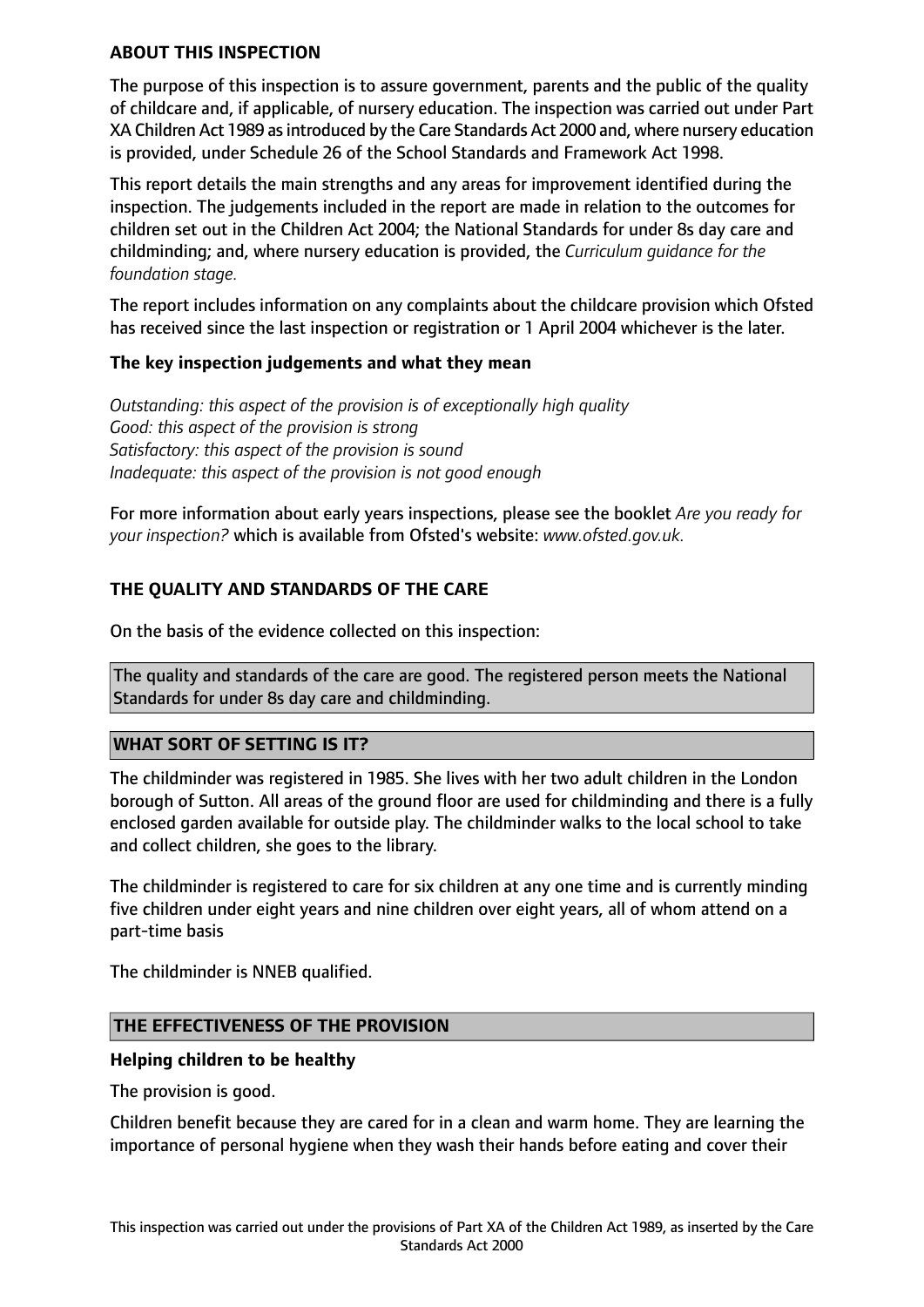mouth when sneezing. There are effective procedures in place to prevent the risk of cross contamination, for example, children use paper towels to dry their hands and nappies are disposed of appropriately.

The childminder keeps her first aid qualification up to date, this means children are treated quickly if they have an accident or minor injury. There are three first aid boxes, one of which is taken with them when the children go out. Their health is protected because children do not attend if unwell. Children look forward to the walk from school, this provides opportunities to be outside in the fresh air and chat about their day.

When arriving back from school, children enjoy a healthy and nutritious snack, such as some toast with fruit. Parents provide a packed lunch for children who attend during the day, this is stored appropriately to prevent spoiling. Children are eager to participate in making a cake for a birthday, they like to sit down and socialise with their friends in a relaxed environment.

## **Protecting children from harm or neglect and helping them stay safe**

The provision is good.

Children have access to a well equipped and resourced play room. It offers a child-orientated environment where children feel welcome and at home. They are able to display any art work and happily help themselves to toys, which are clean and in good condition. The theme of the room often changes depending on the time of year, for example, hand-made snowflakes and shiny tinsel hang from the ceiling for Christmas.

The childminder gives high priority to supervising the children. As they all play on one level it is easy to hear and see what they are doing at all times; sleeping children are checked. Children's safety is protected as they regularly practise the emergency escape plan. They know what to do, even if the smoke alarm goes off because of burnt toast. Children are learning to keep safe because the childminder reminds them, for instance, 'to be careful under the table you might bang your head' and 'watch how you walk wearing the skates'.

Children's welfare is safeguarded because the childminder has a good understanding of child protection. She knows what to do if she has concerns a child is being abused or neglected and has produced a written policy for parents information.

## **Helping children achieve well and enjoy what they do**

The provision is good.

Children are settled and confident in the setting. They thrive in the company of the childminder who meets their individual needs well. She is fully committed to her role of providing a stimulating environment for all children. They love to be involved in the planning and preparation of activities, such as making books. Children have good opportunities to use their imaginations, for example, building a camp with blankets and organising the dolls house and furniture. Children are confident to initiate their own ideas, for instance, taking out the pencils and drawing around the bus. Their learning is extended when they make a birthday cake, weighing and measuring ingredients. Children willingly approach the childminder to play a game, such as 'pop up pirate' giving instructions as they go along. Children enjoy taking photographs, for example, when mixing up the pancake mix.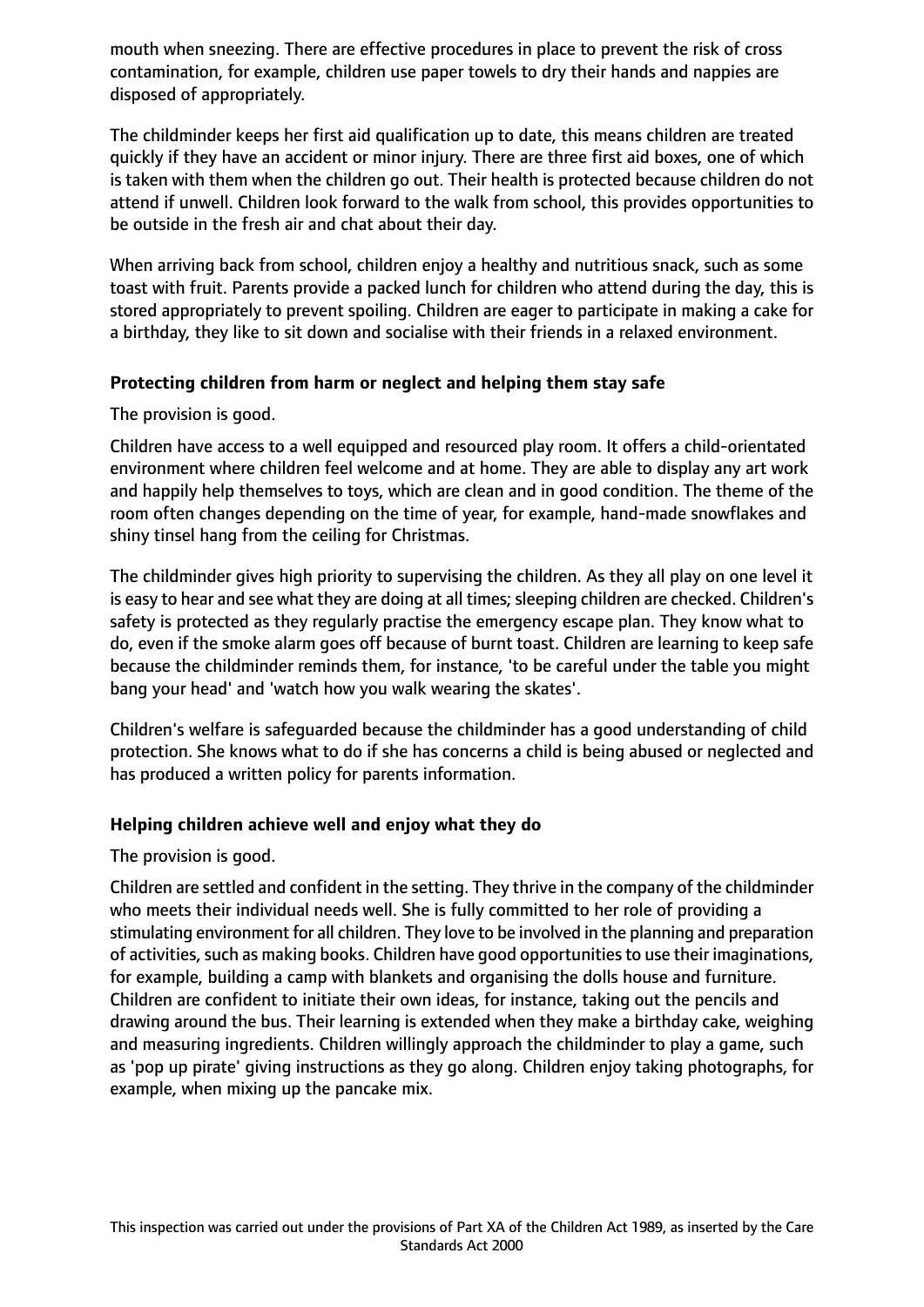# **Helping children make a positive contribution**

The provision is good.

Children are valued and their individual needs met because they follow their normal routines as discussed with parents. Children behave well and the strategies used promote their self-esteem. They happily help to tidy up the toys and cooperate together as they sing 'Twinkle Twinkle Little Star', playing the keyboard at the same time. Older children appreciate time offered for a 'private chat' with the childminder in the kitchen if they need to. Children are familiar with the local community and have access to resources and toys that represent a positive image of the world around them.

Children benefit from effective partnership with parents. The childminder is flexible, friendly and provides verbal information so parents know what their children are doing. This ensures consistency in care is maintained. However, it is not easy for parents to contact the regulator without referring back, initially, to the childminder for details. Comments from past parents about the provision, include 'extremely reliable' and 'adaptable'.

# **Organisation**

The organisation is good.

The childminder is organised and children benefit from the structured but flexible routine. For example, knowing it is time to collect the older children from school. There is good adult support and children are not left with any person not vetted. Children are able to easily access all areas used for childminding, this promotes independence and a sense of belonging. The childminder attends external courses whenever she can, this keeps her up to date with changing childcare practice. The required documentation is maintained, this promotes children's health, safety and well-being. However, it is not easy to maintain confidentiality because all entries are recorded on the same pages in the accident and medication books. There is a comprehensive range of written polices and procedures. These keep parents informed and help to provide consistent care for children. Overall, the childminder meets the needs of the range of children for whom she provides.

## **Improvements since the last inspection**

At the last inspection the childminder agreed to establish written agreements with parents. This is now completed so parents know what to expect from the care and activities offered.

## **Complaints since the last inspection**

Since April 2004 there have been no complaints made to Ofsted that required the childminder or Ofsted to take any action in order to meet the National Standards.

The childminder is required to keep a record of complaints made by parents, which they can see on request. The complaints record may contain complaints other than those made to Ofsted.